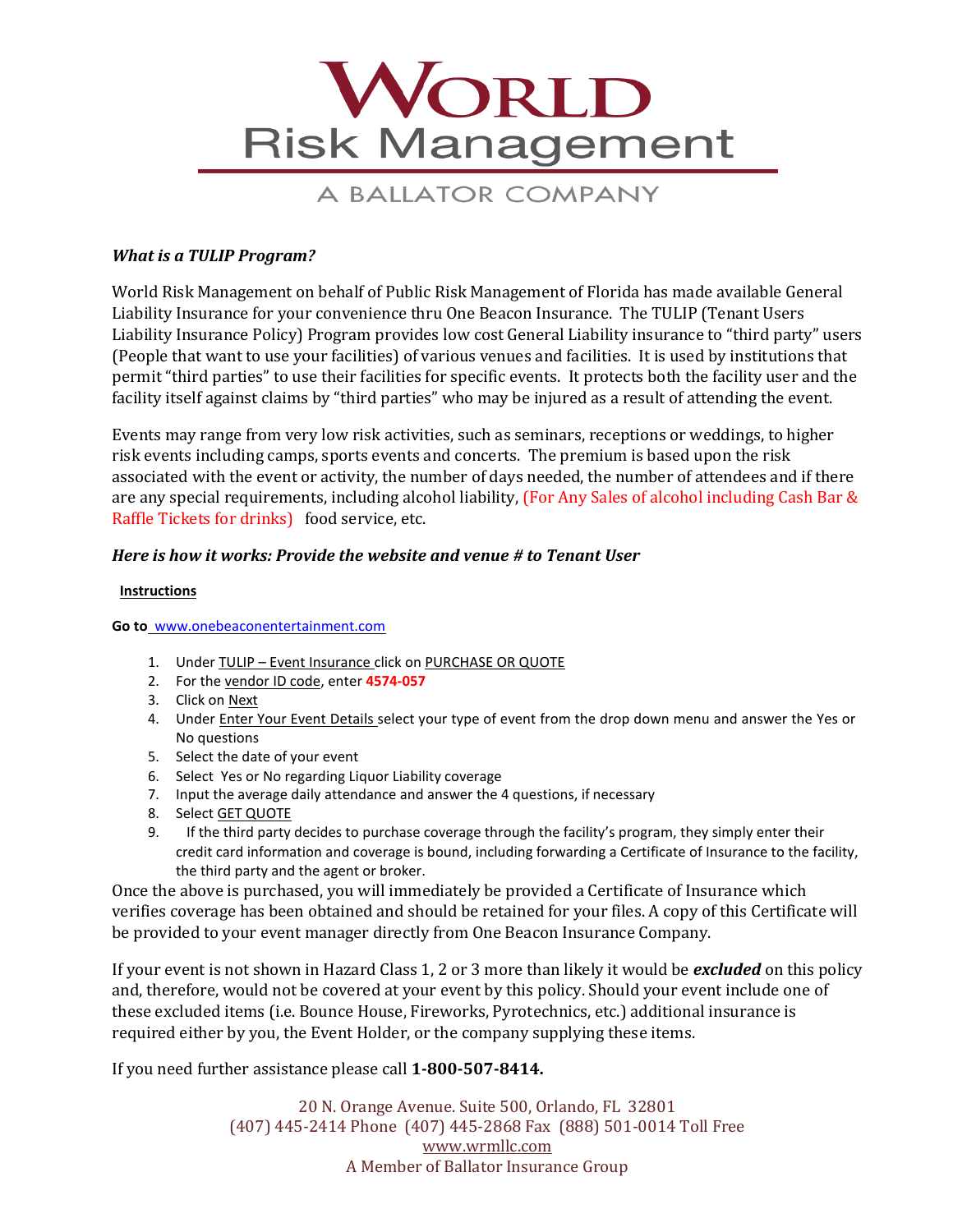

## **TULIP PROGRAM for PRM Members \*DAILY RATES (1 THRU 4 DAYS)**

 **\$1,000,000 Each Occurrence Excludes Medical Payments**

|                         |                         |                |                 |                  | <b>Additional Premium</b><br><b>for Liquor Liability -</b><br>For any sales of<br><b>Alcohol including Cash</b> |
|-------------------------|-------------------------|----------------|-----------------|------------------|-----------------------------------------------------------------------------------------------------------------|
|                         |                         |                |                 |                  | <b>Bar &amp; Raffle tickets</b>                                                                                 |
| <b>DAILY ATTENDANCE</b> | SPECTATORS/PARTICIPANTS | <b>CLASS I</b> | <b>CLASS II</b> | <b>CLASS III</b> | for drinks                                                                                                      |
| A.                      | $1 - 100$               | \$75.00        | \$100.00        | \$150.00         | \$75.00                                                                                                         |
| B.                      | 101 - 500               | \$100.00       | \$135.00        | \$200.00         | \$185.00                                                                                                        |
| C.                      | 501 - 1500              | \$150.00       | \$185.00        | \$310.00         | \$260.00                                                                                                        |
| D.                      | 1501 - 3000             | \$200.00       | \$315.00        | \$425.00         | \$375.00                                                                                                        |
| E.                      | 3001 - 5000             | \$300.00       | \$425.00        | \$625.00         | \$490.00                                                                                                        |
| F.                      | $5001 +$                | <b>REFER</b>   | <b>REFER</b>    | <b>REFER</b>     | <b>REFER</b>                                                                                                    |

#### **\*EXTENDED USE RATES (5 OR MORE DAYS)**

| <b>ITOTAL ATTENDANCE</b><br><b>IFOR ALL DAYS</b><br>(Spectators/Participan) |                                |                |                 |                  | <b>Additional Premium</b><br><b>for Liquor Liability -</b><br>For any sales of<br><b>Alcohol including Cash</b><br><b>Bar &amp; Raffle tickets</b> |
|-----------------------------------------------------------------------------|--------------------------------|----------------|-----------------|------------------|----------------------------------------------------------------------------------------------------------------------------------------------------|
| ts)                                                                         | <b>SPECTATORS/PARTICIPANTS</b> | <b>CLASS I</b> | <b>CLASS II</b> | <b>CLASS III</b> | <b>for drinks</b>                                                                                                                                  |
| A.                                                                          | $1 - 100$                      | \$95.00        | \$170.00        | \$300.00         | \$110.00                                                                                                                                           |
| B.                                                                          | 101 - 500                      | \$140.00       | \$215.00        | \$360.00         | \$275.00                                                                                                                                           |
| IC.                                                                         | 501 - 1500                     | \$235.00       | \$355.00        | \$455.00         | \$435.00                                                                                                                                           |
| D.                                                                          | 1501 - 3000                    | \$335.00       | \$460.00        | \$575.00         | \$600.00                                                                                                                                           |
| E.                                                                          | 3001-5000                      | \$450.00       | \$625.00        | \$785.00         | \$750.00                                                                                                                                           |
| F.                                                                          | $5001 +$                       | <b>REFER</b>   | <b>REFER</b>    | <b>REFER</b>     | <b>REFER</b>                                                                                                                                       |

#### **Vendors Liability Rate Schedule**

The following rates and premiums are to be applied in addition to the above premiums.

|                        |                   | \$45 per day/per exhibitor up to a       |
|------------------------|-------------------|------------------------------------------|
| <b>Exhibitors</b>      | No Sales          | maximum of \$300                         |
|                        |                   | \$65 per day/per concessionaire up to a  |
| <b>Concessionaires</b> | Non Food Sales    | maximum of \$425                         |
|                        |                   |                                          |
|                        |                   | \$75 per day/per concessionaire up to a  |
| <b>Concessionaires</b> | <b>Food Sales</b> | maximum of \$475                         |
|                        |                   | \$150 per day/per concessionaire up to a |
| <b>Attractions</b>     | Performers        | maximum of \$950                         |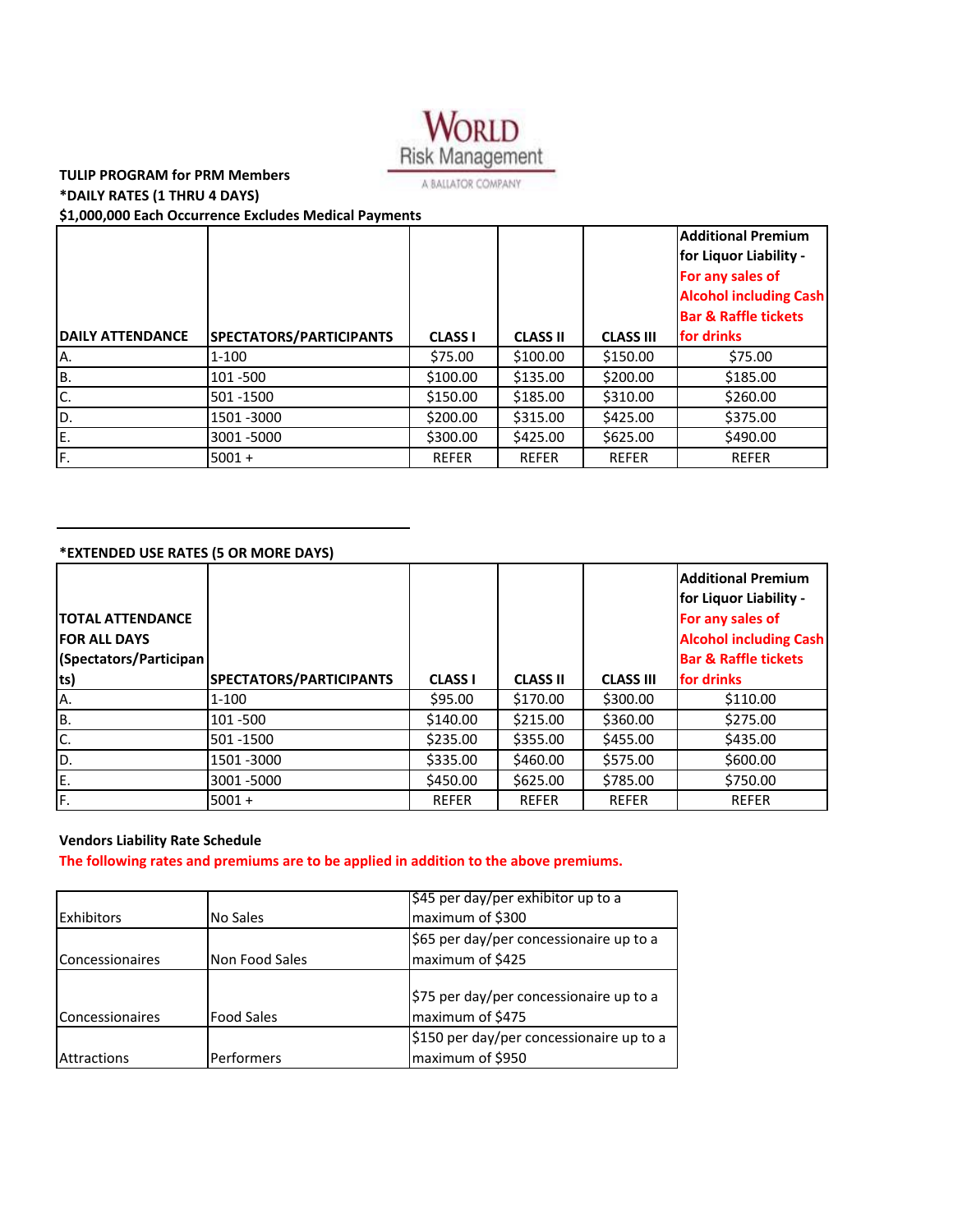

 **Property Damage Coverage Deductible: \$1,000 Per Claim Loss Limit: \$1,000,000 Aggregate per Event / Occurrence**

#### **\*DAILY RATES (1 THRU 4 DAYS)**

|     | SPECTATORS/PARTICIPANTS | <b>CLASS I</b> | <b>CLASS II</b> | <b>CLASS III</b> |
|-----|-------------------------|----------------|-----------------|------------------|
| IA. | $1 - 100$               | \$25.00        | \$30.00         | \$35.00          |
| İΒ. | 101 - 500               | \$30.00        | \$40.00         | \$50.00          |
| Ic. | 501 - 1500              | \$35.00        | \$50.00         | \$65.00          |
| ID. | 1501 - 3000             | \$40.00        | \$60.00         | \$80.00          |
| E.  | 3001 - 5000             | \$45.00        | \$70.00         | \$95.00          |
| F.  | $5001 +$                | <b>REFER</b>   | <b>IREFER</b>   | <b>REFER</b>     |

## **\*EXTENDED USE RATES (5 OR MORE DAYS)**

## **TOTAL ATTENDANCE FOR ALL DAYS**

|     | SPECTATORS/PARTICIPANTS | <b>CLASS I</b> | <b>CLASS II</b> | <b>CLASS III</b> |
|-----|-------------------------|----------------|-----------------|------------------|
| IA. | $1 - 100$               | \$30.00        | \$50.00         | \$75.00          |
| IB. | 101 - 500               | \$40.00        | \$65.00         | \$95.00          |
| C.  | 501 - 1500              | \$50.00        | \$75.00         | \$105.00         |
| ID. | 1501 - 3000             | \$60.00        | \$95.00         | \$115.00         |
| E.  | 3001-5000               | \$70.00        | \$110.00        | \$130.00         |
| IF. | $5001 +$                | <b>REFER</b>   | <b>REFER</b>    | <b>IREFER</b>    |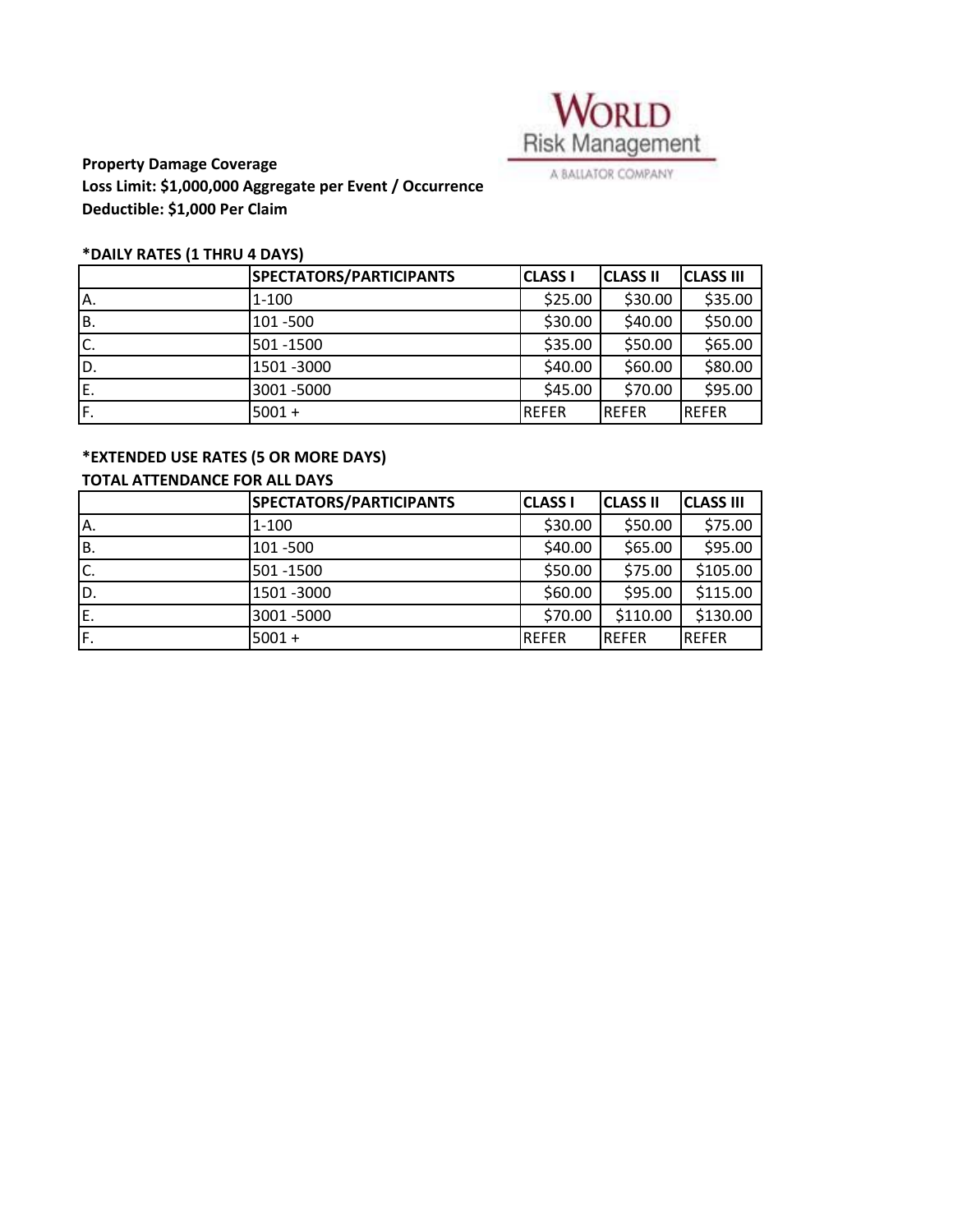| <b>EVENT DESCRIPTION</b>                     |                                       | <b>HAZARDCLASS 1</b> |
|----------------------------------------------|---------------------------------------|----------------------|
|                                              |                                       |                      |
| <b>Anniversary Parties</b>                   | <b>Electronics Conventions</b>        |                      |
| <b>Antique Shows</b>                         | <b>Face Painters</b>                  |                      |
| <b>Art Festivals And Shows</b>               | <b>Fashion Shows</b>                  |                      |
| <b>Auctions</b>                              | <b>Flower And Garden Shows</b>        |                      |
| Auto Shows-Auto Static Only                  | <b>Fund Raising Dinner</b>            |                      |
| <b>Award Presentations</b>                   | <b>Funeral Service</b>                |                      |
| <b>Baby Shower</b>                           | Graduations                           |                      |
|                                              | Harvest Festivals -No Farm Implements |                      |
| <b>Ballet Or Other Classical Dance Shows</b> | Or                                    |                      |
| <b>Balloon Artists</b>                       | Equipment                             |                      |
|                                              | Holiday Events & Parties / Gift       |                      |
| <b>Banquets</b>                              | Exchanges                             |                      |
| Baptism                                      | <b>Home Shows</b>                     |                      |
| Bar Mitzvahs/Bat Mitzvahs                    | Jazz And Jam Concerts - Indoors       |                      |
| <b>Bazaars</b>                               | Jewelery Maker                        |                      |
| <b>Beauty Pageants</b>                       | <b>Job Fairs Indoors</b>              |                      |
| <b>Belly Dancer</b>                          | Ladies Club Events                    |                      |
| <b>Birthday Parties</b>                      | Lectures                              |                      |
| Boat Shows (Dry Dock Only)                   | Luncheons                             |                      |
| <b>Body Building Contests</b>                | Meetings -Indoors                     |                      |
| <b>Book Signing</b>                          | Mime                                  |                      |
| <b>Bridal Showers</b>                        | <b>Mobile Home Shows</b>              |                      |
| <b>Business Meetings And Shows</b>           | Pageants                              |                      |
| <b>Business Parties</b>                      | Poet                                  |                      |
| Camera Shows                                 | <b>Poetry Reading</b>                 |                      |
|                                              |                                       |                      |
| <b>Card Shows</b>                            | Professional And Amateur Association  |                      |
| Caricature Sketching                         | Meetings                              |                      |
| Carolers                                     | Puppeteer                             |                      |
| Cartoontist                                  | Quinceanera                           |                      |
| <b>Casino Nights</b>                         | Recitals                              |                      |
| <b>Chamber Of Commerce Events</b>            | Reunions Indoors                      |                      |
| Charity Benefits, Dances, Auctions, Or       |                                       |                      |
| <b>Sales</b>                                 | <b>Rv Shows</b>                       |                      |
|                                              | Scouting Jamborees - No Overnight     |                      |
| Choirs -Indoor                               | Camping                               |                      |
| <b>Church Services Or Meetings</b>           | Seances                               |                      |
| <b>Civic Club Meetings</b>                   | <b>Seminars</b>                       |                      |
| <b>Classic Dance Shows</b>                   | Social Receptions - Indoors           |                      |
| <b>Computer Shows</b>                        | <b>Speaking Engagements</b>           |                      |
| <b>Concerts - Celtic Music</b>               | <b>Store Openings</b>                 |                      |
| <b>Concerts - Chamber Music</b>              | <b>Story Teller</b>                   |                      |
| <b>Concerts -Classical Music- Indoors</b>    | <b>Symphony Concerts</b>              |                      |
| <b>Concerts - Holiday Music</b>              | Teleconferences                       |                      |
| Concerts -Instrumental                       | Telethons                             |                      |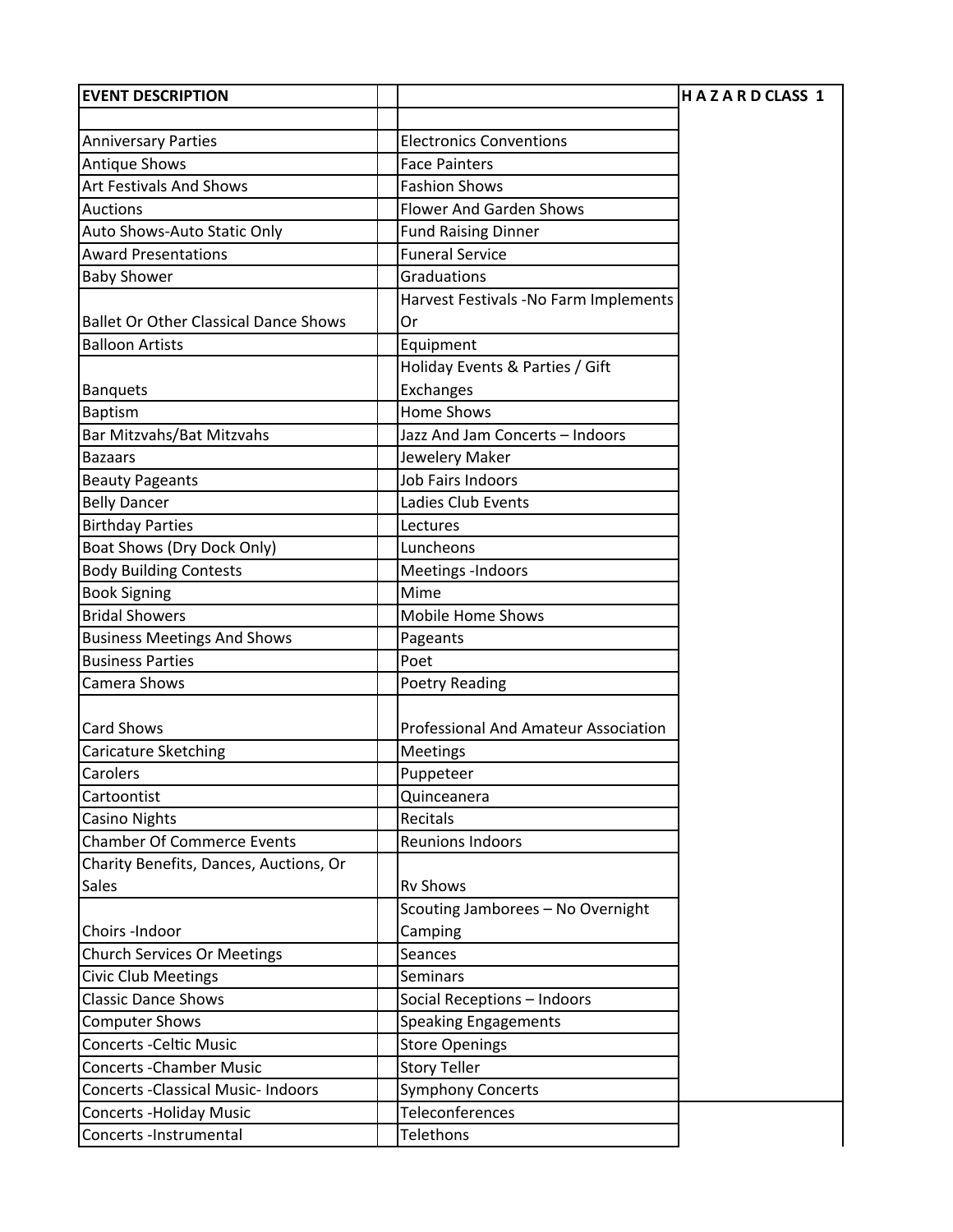| <b>EVENT DESCRIPTION</b>       |                                        | HAZARDCLASS 1 |
|--------------------------------|----------------------------------------|---------------|
| Consumer Shows                 | Trade Shows - Indoors                  |               |
| Conventions - Indoors          | <b>Vacation Shows</b>                  |               |
| <b>Craft Shows</b>             | Ventriloquist                          |               |
| <b>Dance Competitions</b>      | <b>Voter Registration</b>              |               |
| Dance Recital                  | <b>Weddings And Wedding Receptions</b> |               |
| <b>Debutant Balls</b>          | Yodeler                                |               |
| <b>Debuts</b>                  |                                        |               |
| Drill Team Exhibitions         |                                        |               |
| <b>Educational Exhibitions</b> |                                        |               |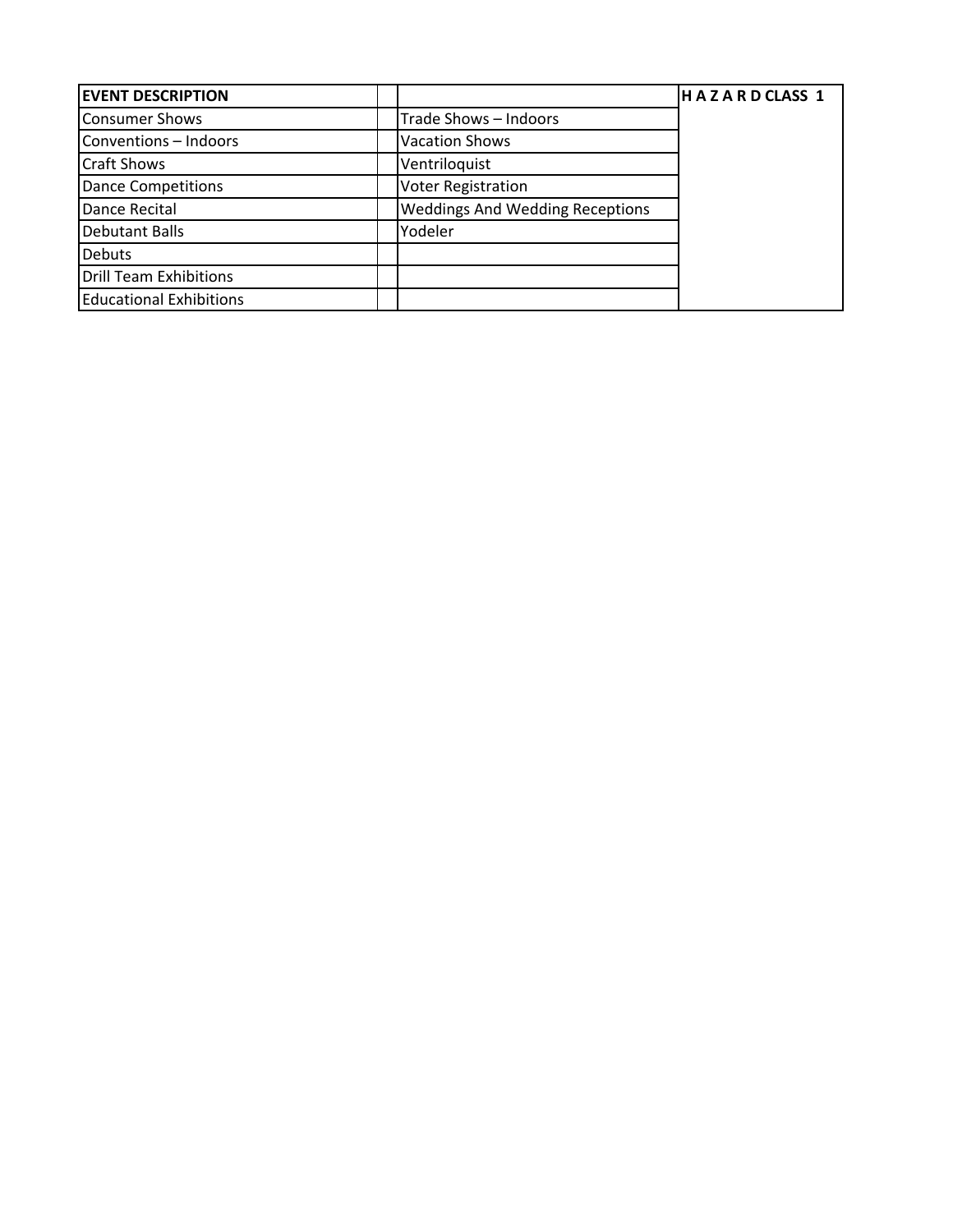|                                               |                                           | <b>HAZARD CLASS 2</b> |
|-----------------------------------------------|-------------------------------------------|-----------------------|
| <b>Bingo Games</b>                            | Impressionist                             |                       |
| Card Games - Blackjack                        | Jazz And Jam Concerts - Outdoors          |                       |
| <b>Card Games - Poker</b>                     | <b>Job Fairs Outdoors</b>                 |                       |
| Carnivals - School Events with No Mechanical  |                                           |                       |
| Rides                                         | Jugglers (No Pyro)                        |                       |
| <b>Chess Tournament</b>                       | Magician                                  |                       |
| Choirs - Outdoor                              | Mariachi Band                             |                       |
| <b>Christmas Tree Lighting</b>                | <b>Math Tournament</b>                    |                       |
| <b>Clowns -No Motorized Vehicles</b>          | Meetings - Outdoors                       |                       |
| Comedians                                     | Picnics -No Use of Pools Or Lakes         |                       |
| Concerts - 50's, 60's, 70's or 80's Music     | Menorah Lightning                         |                       |
| <b>Concerts -Blues Music</b>                  | <b>Reunions Outdoors</b>                  |                       |
| Concerts - Classical Music - Outdoors         | <b>School Band Competitions Or Events</b> |                       |
| <b>Concerts - Country Music</b>               | Soap Box Derbies                          |                       |
| <b>Concerts - Folk Music</b>                  | <b>Social Receptions -Outdoors</b>        |                       |
| <b>Concerts - Funk Music</b>                  | Trade Shows - Outdoors                    |                       |
| Concerts - Motown                             | <b>Union Meetings</b>                     |                       |
| <b>Concerts Soul Music</b>                    | <b>Video Game Contests</b>                |                       |
| Dog, Cat, Bird & Other Domestic Animal        |                                           |                       |
| Shows/Events                                  |                                           |                       |
| Easter Egg Hunt                               |                                           |                       |
| Festival and Cultural Events - Indoors        |                                           |                       |
| <b>Fishing Events</b>                         |                                           |                       |
| Golf Events -Non Professional                 |                                           |                       |
| Impersonator - Celebrity or Holiday Character |                                           |                       |